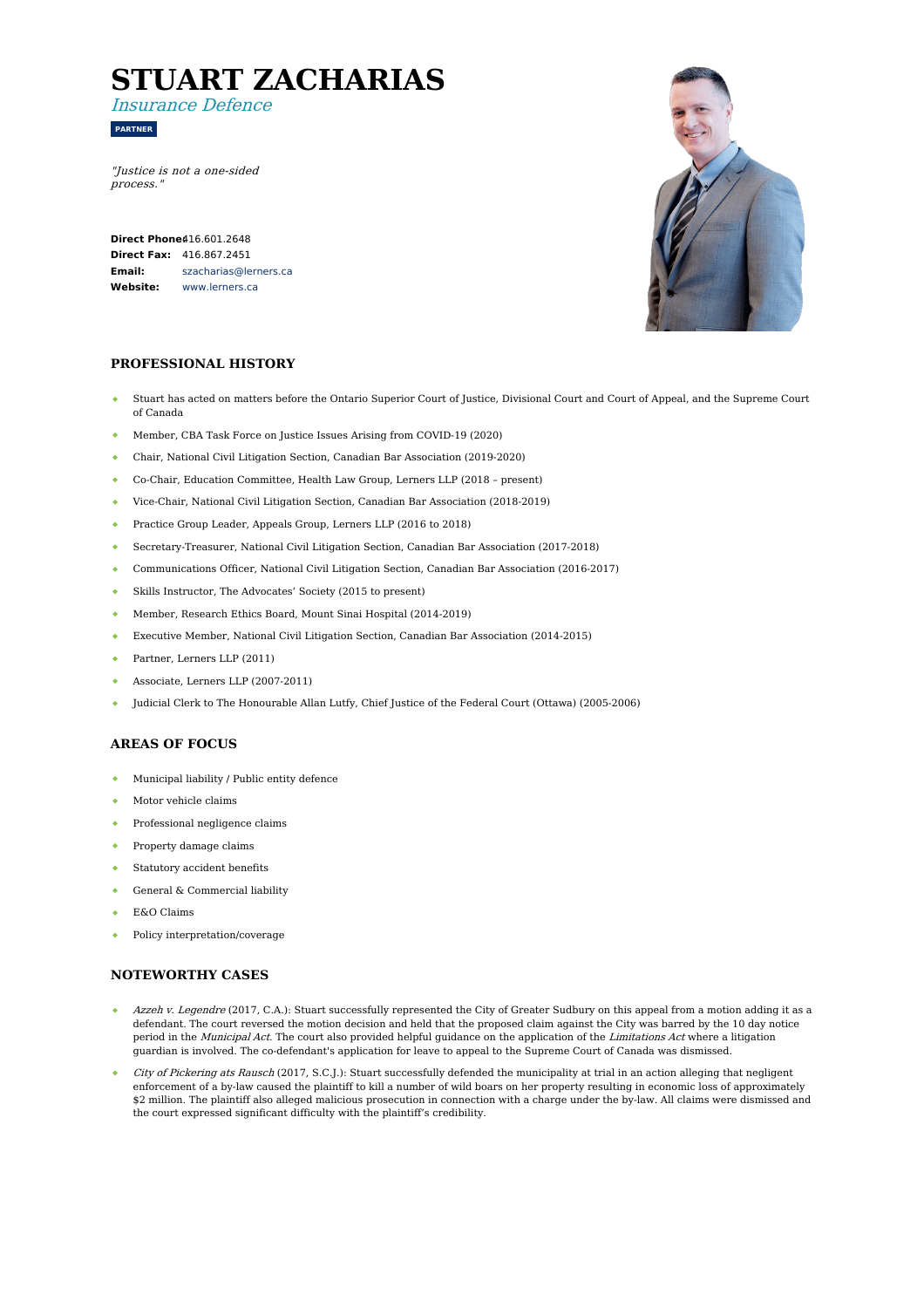- Ottawa Police ats Farley (2016, S.C.J.): Stuart acted for the Ottawa Police Services Board in successfully obtaining summary judgment dismissing the plaintiff's claim. After a jury convicted the plaintiff of first degree murder, he appealed and the Court of Appeal ordered a new trial based on a technical error in the trial judge's charge to the jury. Following his acquittal at the second trial, the plaintiff sued the police for malicious prosecution, negligent investigation and alleged breach of Charter rights. Summary judgment was granted, however, based on determinations in the underlying criminal proceedings, principally the Court of Appeal's order for a second trial – which meant that a reasonable, properly instructed jury could find guilt beyond a reasonable doubt.
- Barrie ats Martin (2016, S.C.J.): Stuart successfully defended the City of Barrie at trial in a claim arising from an alleged injury on a snow slide at the City's "Winterfest" event. The court held that there was no breach of the Occupiers' Liability Act.
- DRPS ats Smith (2016, S.C.J.): Stuart acted for the Durham Regional Police in successfully opposing the co-defendant Crown's motion to strike the crossclaim, which advanced a novel claim for indemnity based on legal advice provided to the police during the course of an alleged "Mr. Big" investigation conducted in 2009 regarding a murder in 1974.
- Martin v. Attard Plumbing Ltd. (2015, S.C.J.): Stuart acted for the plaintiff in obtaining partial summary judgment in a subrogated action arising from water damage, wherein the court held that there was an implied warranty of fitness of the part installed by the defendant contractor.
- Gore Mutual Insurance Company ats Imola (2014, S.C.J.): Stuart acted for the successful insurer in opposing an application for a declaration that it owed a duty to defend, in a matter where coverage had previously been denied on the ground, amongst others, of the exclusion for intentional or criminal acts.
- Brant ats Demets (2013, S.C.J.): Stuart acted for the successful defendant in obtaining summary judgment declaring that both the third party insurer and a co-defendant owed a duty to defend the plaintiff's claim.
- Pickering ats Rausch (2013, C.A.): Stuart acted for the successful defendant in obtaining leave to appeal to the Court of Appeal, arising from a Rule 21 motion dealing with the scope of a municipality's duty of care in the context of by-law enforcement.
- Barrie ats McHardy (2012, S.C.J.): Stuart acted for the successful defendant in obtaining leave to appeal to the Divisional Court, arising from a motion for summary judgment based on a statutory bar contained in the Municipal Act.
- Gore Mutual Insurance Company ats Hayward (2011, S.C.J.): Stuart was the trial lawyer for the defendant insurer in an action arising from a denial of coverage following a fire loss.
- Durham Regional Police ats Mohamed et al. (2011, S.C.J.): Stuart acted for the successful defendants, on an appeal from a Master's order which dismissed the plaintiffs' motion for production of any complaint and discipline records. The Master's decision was upheld and also found to be correct based on a subsequent decision of the Divisional Court.
- Durham Police ats Murphy (2011, S.C.J.): Stuart acted for the successful defendants in opposing a motion to amend a claim on the ground that the proposed allegations were statute-barred.
- Sault Ste. Marie Police ats Charette (2011, S.C.J.): Stuart acted for the successful defendants in opposing a motion to withdraw admissions and for partial summary judgment.
- Brant ats Mannen (2011, S.C.J.): Stuart acted for the successful third party in obtaining summary judgment dismissing the third party claim as statute-barred.
- Timmins ats Rekela-Morrish (2011, S.C.J.): Stuart was the trial lawyer for the City of Timmins in successfully defending a claim of alleged roadway non-repair.
- Caston ats Alves (2010, C.A.): Stuart acted for the successful respondent, on an appeal which affirmed the enforcement of a settlement which included a provision that the opposing party sign a Release.
- Barrie Police ats Bilotta (2010, S.C.J.): Stuart acted for the successful defendants on a motion to strike improper allegations against the Police Services Board.
- Scugog ats Deering (2010, S.C.J.): Stuart was part of the defence team at the multi-week liability trial of multiple actions against the municipalities alleging roadway non-repair in the context of a serious motor vehicle accident, resulting in a split liability decision.
- Brantford ats Herbert (2010, S.C.J.): Stuart was part of the defence team at the multi-week liability trial of an action arising from a serious cycling accident on a recreational trail, resulting in a split liability decision.

### **ACHIEVEMENTS**

- Selected by peers for inclusion in Canadian Legal Lexpert Directory in the area of Medical Negligence (2021-2022)
- Selected by his peers for inclusion in Best Lawyers in Canada for health care law (2018-2022), insurance law and medical negligence (2021-2022), professional malpractice law (2022)
- Certified as a Specialist in Civil Litigation by the Law Society of Ontario
- Named by Lexpert in its 2014 Guide to the Leading U.S./Canada Cross-border Litigation Lawyers in Canada as a "Litigation Lawyer to Watch"
- In 2012, Stuart was the recipient of the Richard B. Lindsay QC Exceptional Young Lawyer Award. This award is given annually to one member of Canadian Defence Lawyers of up to 10 years at the bar.

## **SELECTED PRESENTATIONS/PUBLICATIONS**

- Presenter, "Annual Update: Key Civil Litigation Cases in Canada", Canadian Bar Association Webinar Series, September 24, 2019
- Presenter, "Waiver of Solicitor-Client Privilege: Tips and Traps", The Canadian Bar Association, April 30, 2019